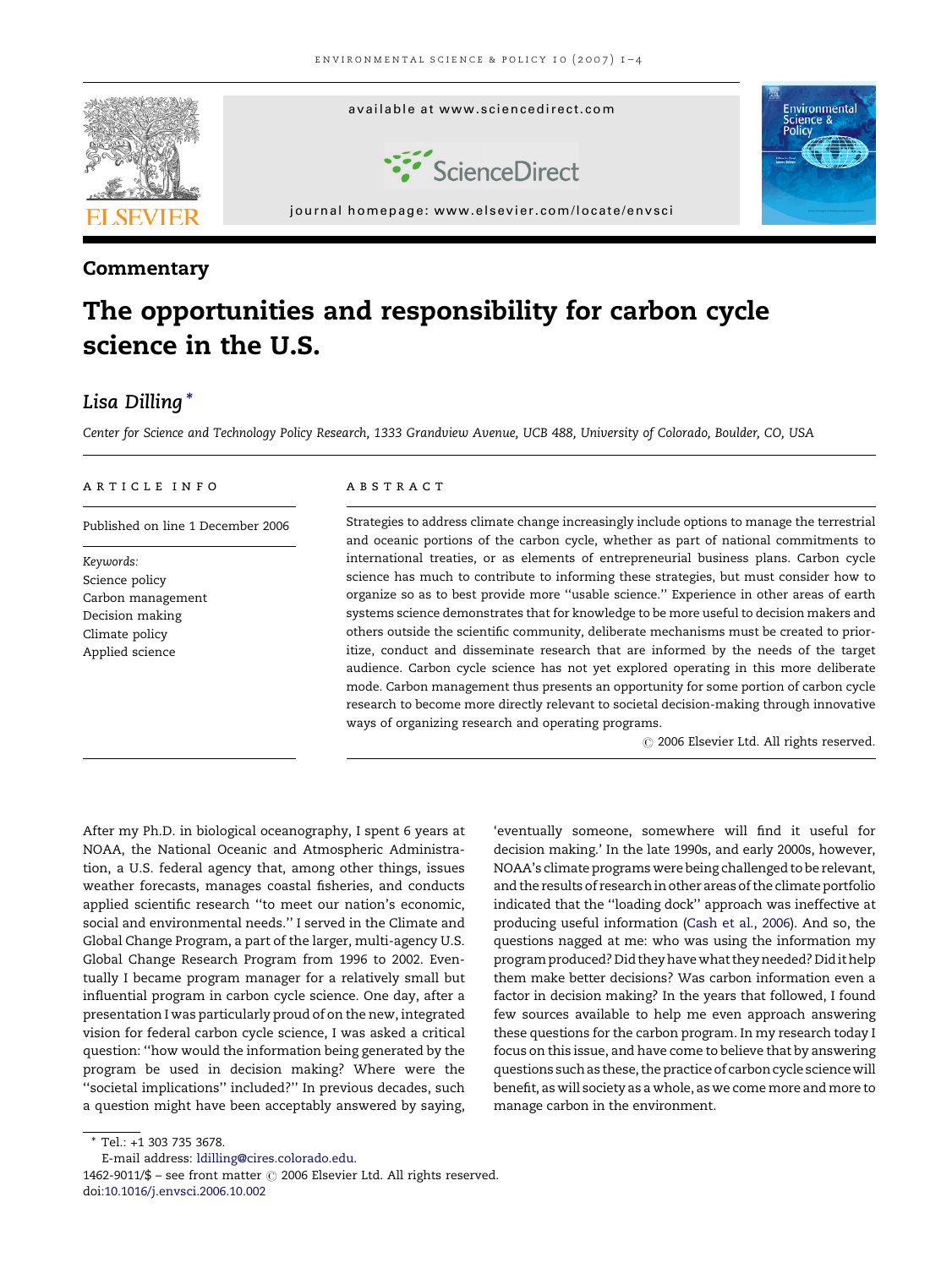Societies are already starting to manage carbon deliberately. Internationally, of course, the Kyoto Protocol of the UN Framework Convention on Climate Change is now in force. The Protocol included the possibility of counting emission ''removals by [carbon] sinks'' (such as through forestry or agricultural management practices) and has spawned enormous interest in such activities and projects on the ground, whether or not a nation has ratified the Protocol. In the European Union, whose nations have ratified the Kyoto Protocol, efforts include cross-EU emissions trading, as well as a host of national initiatives to reduce emissions directly. Worldwide, numerous pilot projects in carbon sequestration and capture and storage have been implemented, from the forests of South America, to rock reservoirs in Saskatchewan, the cornfields of Iowa and under the ocean floor in the North Sea.

Policy and economic systems in the United States are beginning to recognize the opportunity to manage carbon as well, despite the fact that the U.S. has not ratified the Kyoto Protocol [\(Dilling, 2007\)](#page-3-0). For example, a number of states in New England and provinces in northeastern Canada have been working together for several years to develop an emissions trading system known as Regional Greenhouse Gas Initiative (RGGI). The goal of the program is to ''develop a regional cap and trade program covering greenhouse gas emissions.'' Offsets, or carbon sinks, are now being included on a limited basis. California has recently embarked on several historic initiatives, including the regulation of vehicle carbon dioxide emissions, a transnational partnership with the United Kingdom on a host of climate-related actions and technology development, and an agreement to cap greenhouse gas emissions from industry state-wide. In the private sector, the Chicago Climate Exchange has now organized and is trading greenhouse gas emissions allowances, including carbon offsets from agriculture and forestry projects. At the very local scale, cities have been moving ahead to manage their own carbon footprint. Called Cities for Climate Protection, a worldwide network of cities under the International Council for Local Environmental Initiatives (ICLEI) has been working for years to reduce greenhouse gas emissions at the local level. The recent U.S. Mayors Climate Protection Agreement is perhaps yet another sign that other scales of government are interested in moving forward with options to address climate change, including potentially management of carbon. The Western Governors' Association ''Clean and Diversified Energy Initiative,'' launched in 2004, has already received a technical report from a broad group of stakeholders on carbon management and policy considerations. Nongovernmental organizations that are brokering carbon, farmers who are deciding whether to change their land management practices, utilities interested in offsetting their emissions, businesses, and states that are developing carbon policies are all part of the trend to manage carbon deliberately.

While carbon management is still in its experimental, toddler stage, these anecdotes suggest that as societies contemplate limiting or reducing carbon emissions to the atmosphere, management of the rest of the carbon cycle is increasingly a part of the picture. Carbon cycle science, it would seem, could play a pivotal role in informing decisions taken for the directions of policies, the actions of the private sector or non-governmental organization arena, and the choices of individuals for effective climate responses. For example, carbon cycle science might be asked to provide insight on issues such as the permanence of various options, tradeoffs with other valued outcomes, options for verification and measurement, and so on. Of course, some nations have already made an explicit connection between carbon science and policy in certain ways and at certain levels (e.g. Sweden, see Lövbrand, 2007).

In order to effectively support decision making, however, science must be timely, relevant and context-sensitive (see [McNie, 2007](#page-3-0) for a review). There have been many ways that scholars have described these requirements, including ''credible, salient, and legitimate'' [\(Cash et al., 2003\)](#page-3-0), or ''useinspired'' ([Stokes, 1997](#page-3-0)). I am partial to the experience of researchers working in the seasonal climate forecasting arena—this topic is close to my heart because of the investments that NOAA has made in openly examining how and why such climate forecasts are used or in many cases, not used. Skilled seasonal climate forecasts have only become possible in the past two decades, because of breakthroughs in understanding and modeling the El Niño-Southern Oscillation (ENSO) and other climate phenomena. Early hopes that these scientific advances would result in better societal outcomes in drought and flooding-prone areas have been somewhat tempered by the complex reality of trying to apply newlyminted knowledge. In some areas, use has greatly improved outcomes, such as in Australian farming and preparation by South Pacific island nations for drought. In other cases, outcomes have been less beneficial. Some of the principles that have emerged from this body of work have been nicely summarized by [Lemos and Morehouse \(2005\).](#page-3-0) They state that research intended for use by decision makers should ''directly reflect expressed constituent needs, should be understandable to users, should be available at the times and places it is needed, and should be accessible through the media [meaning mechanisms of obtaining information] available to the user community.'' Such requirements can only be met through a deliberate process of interactive research, whether directly by involving potential users in the research (as many of the climate-related Regional Integrated Sciences and Assessment projects of NOAA do) or by proxy through interactions with active boundary organizations or individuals.

Such a process of research is different from what the vast majority of carbon cycle scientists are familiar with. ENSO climate researchers were unfamiliar with this type of work too when they first started down this path 20 years ago. Conducting research with a deliberate use in mind and even involving potential users along the way is a paradigm shift for many scientists. But for those conducting research intended to be useful for societal decision-making, it is a necessary and rewarding shift, as a host of leading scientists involved in ENSO-related research will tell you. Committing some resources to this mode of operating is also beneficial to those carbon cycle scientists who wish to continue doing basic research that does not consider the needs of society. Without a clear distinction between research that is being done with an active strategy to serve decision makers needs and basic research, all research risks being subjected to multiple criteria for evaluation that in the end, frustrates scientists and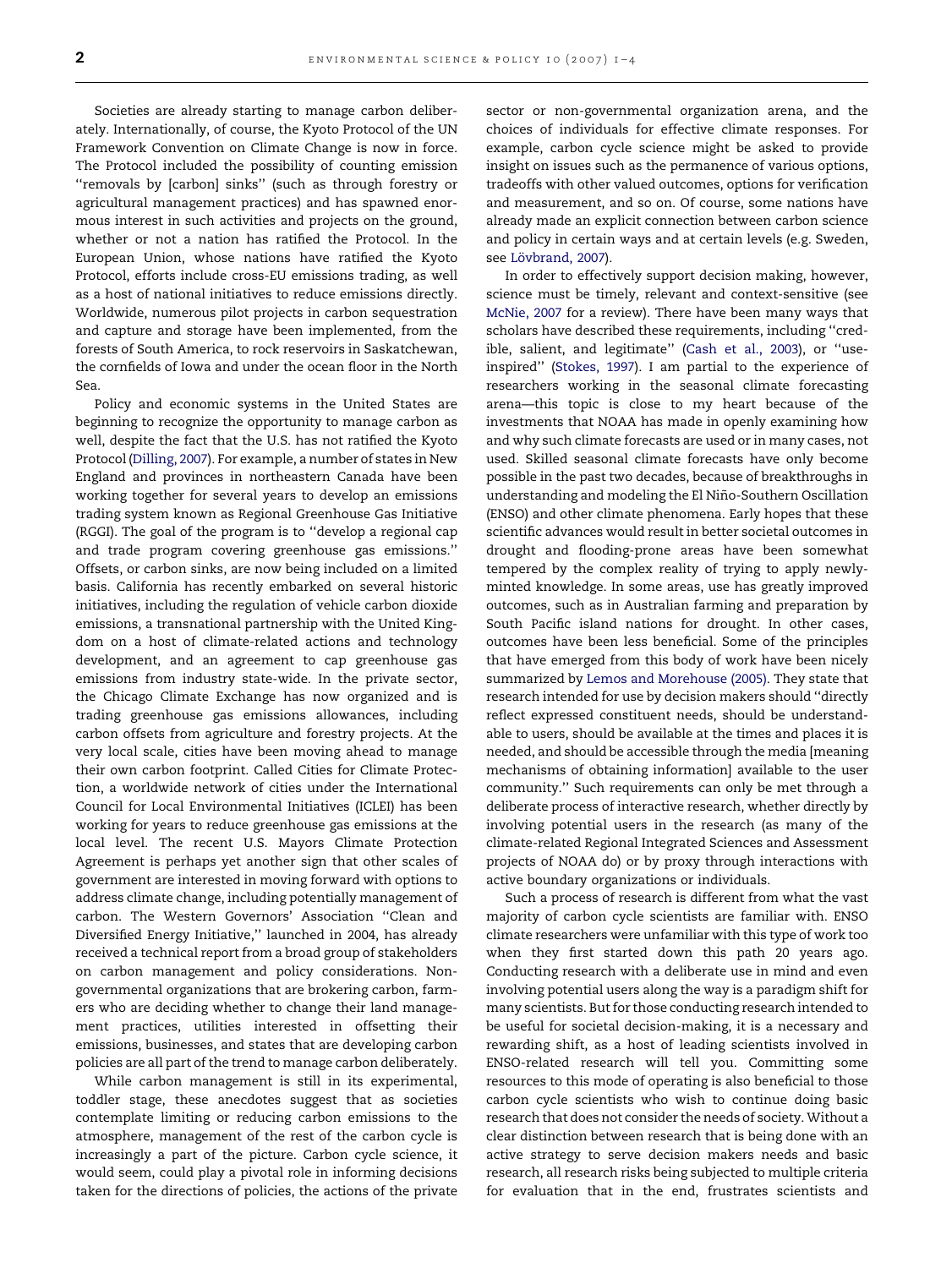program managers alike. Establishing a deliberate focus on research that is designed to be useful to decision makers at various scales and evaluating it as such, then allows for more basic research that does not seek to be useful to flourish and be evaluated on its own terms. This is not meant to say that research done to be relevant to society is not fundamental, discovery-oriented research. Scholars in this field will tell you that such research often presents the most challenging, interdisciplinary problems they have had to solve. [Stokes](#page-3-0) [\(1997\)](#page-3-0) lays out such a premise explicitly in describing this intersection as ''Pasteur's Quadrant,'' where scientific discovery and addressing societal need go hand in hand.

So where do we stand in the carbon cycle science arena? As part of the Climate Change Science Program, carbon cycle science has promised, and is increasingly called upon to be, relevant to society. To date, we only have a few experiments with carbon science programs that take a new approach to creating usable science, i.e. where research has been conducted explicitly to serve current decision making, such as the NASA Applied Sciences program and the Consortium for Agricultural Soils Mitigation of Greenhouse Gases (CASMGS) sponsored by USDA (e.g. [Logar and Conant, 2007](#page-3-0)). As a community, we have not yet embraced the fact that we may have new decision maker interests for carbon cycle science, and that it may require some new offshoots of current research and new modes of operating. The needs of decision makers for carbon information have never been systematically assessed. [Sarewitz and Pielke \(2007\)](#page-3-0) describe this as the need to ''reconcile supply and demand'' for information. If experience in other scientific realms can serve as any kind of a guide for us, we must invest in projects seeking to deliberately determine how carbon information is being used (or not), to understand the context of decision making and the role of carbon information in that context. To what extent carbon cycle science can be relevant to decisions at the wide variety of scales at which carbon management is occurring is an open question in many contexts. For example, a study of the Large-Scale Biosphere-Atmosphere transnational project in Brazil [\(Lahsen and Nobre, 2007](#page-3-0)) suggests that in some cases, carbon information may not in fact be as relevant as other types of knowledge for particular situations.

The guiding policy documents of carbon cycle science at the federal level, whether community visions or those of the U.S. Climate Change Science Program, do not currently demonstrate awareness of the needs of decision makers within the diverse range of households, governments, organizations and businesses for additional information on carbon cycle science. It may very well be that these decision makers are content to manage carbon largely without the benefit of scientific input into their decision process. It may also be the case, however, that information needs for science do exist in the area of carbon management that are being unmet. Without a deliberate strategy to discover which of these scenarios might be true, carbon cycle science will likely miss opportunities to be useful, and will not be able to meet its goal of being a program of scientific research that is ''strategically prioritized to address societal needs'' [\(Sarmiento and Wofsy, 1999](#page-3-0)).

The evolution of the carbon cycle science program and its policy context would suggest that carbon cycle science may be moving from a period of identifying and alerting society to a problem, to one of being relevant for solutions. In the 1970s and 1980s, carbon cycle science was focused on finding out how much of the carbon being added to the atmosphere from human activities was being taken up by the land and the ocean in the context of fleshing out knowledge on climate change. In recent decades, effort has focused on refining the spatial description of carbon uptake and release, understanding budgets at finer spatial and temporal scales, and honing in on process understanding of why the carbon cycle functions as it does. Now, as society is indeed embarking on carbon management, we face an opportunity to apply this knowledge and new knowledge still to be developed to the pressing issues of how to intelligently manage the environment in the face of climate change. Again, this is a brave new world for carbon scientists, but one that cannot be avoided. Entering into it brings with it additional challenges of delineating appropriate boundaries, maintaining credibility, and ensuring transparency and access to knowledge. Because of the scales at which carbon will be managed, from the individual farmer to the national policy directive, transparency and openness pose particular challenges (e.g. see Lövbrand, 2007). Whose needs for information will be served by the limited resources that the federal system might provide? Which scales are most important? How do we decide?

If we, the carbon cycle science community, do wish to begin a deliberate process to explore what potential uses of carbonrelated science exist, there are a few lessons we should consider from other communities that have tried to venture into this new frontier of creating ''knowledge-action systems'' [\(NRC, 2005\)](#page-3-0):

- We cannot assume that we know users' needs—they must be investigated and discovered through a deliberate process. In some cases this requires ongoing discovery and dialogue between what might be ''desired'' by users and what is possible from a scientific perspective.
- Such a process might include direct interaction between potential users and decision makers, or it may be brokered through boundary organizations, who mediate between the worlds of science and practice.
- Attention must be paid to the question of which users, which needs, and with what resources. Some needs may be appropriately met by research in the private sector, while others might be fruitfully addressed by federal research funds, state funds or non-profits.
- In some cases, meeting users' needs may require new research. In others, it may be a matter of synthesizing, translating, assessing, or otherwise communicating existing knowledge in a way that is accessible to decision makers.

In 2007, it will have been 50 years since Keeling began his pioneering measurements on top of a volcanic mountain in Hawaii. It will have been 30 years since the U.S. National Academy of Sciences wrote that ''the prospect of damaging climatic changes'' justified further research into the carbon cycle and launched what was to become a US\$ 2 billion a year climate and global change research program. As carbon management becomes a reality, now is the time for that program to a focus on delivering usable carbon science. The opportunity and responsibility await.